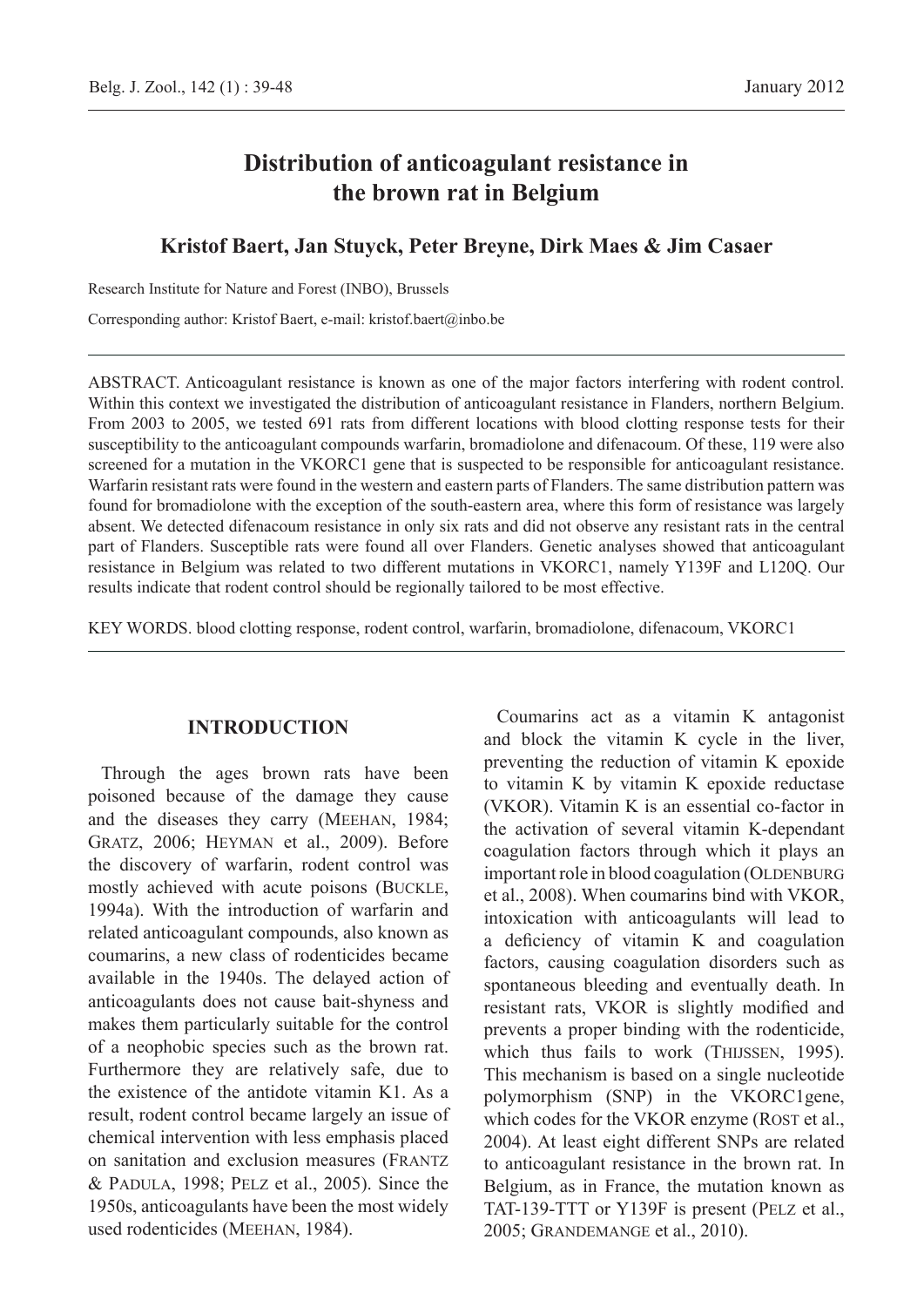After the first discovery of warfarin-resistant rats in Scotland in 1958 (Boyle, 1960) other foci of resistance arose in Wales and southern England in the 1960s (KERINS et al., 2001). On the European continent the first traces of resistance were found in Denmark in 1962 (LODAL, 2001). About ten years later it also occurred in Germany (Pelz, 1995) and in the meantime this trait developed in North Carolina USA (Frantz & Padula, 1998). Furthermore, resistance to first-generation anticoagulants such as warfarin has also been found in France, Japan, Brazil, Portugal, Italy and Canada (MacNicoll & Gill, 1987; Greaves, 1994; Pelz et al., 2005).

Due to increasing warfarin resistance, the industry developed stronger second-generation products such as bromadiolone, difenacoum, brodifacoum and difethialone. These rodenticides were also based on the 4-hydroxycoumarin structure, but with increased lipophilicity and thus prolonged half-lives (ATTERBY et al., 2001). Unfortunately, these stronger anticoagulants present a greater risk of primary intoxication of non-target species and secondary intoxication of scavengers and predators (Brakes & Smith, 2005; Hoare & Hare, 2006).

Rodent pest management today depends on the anticoagulant rodenticides because of their outstanding efficiency and excellent safety profile. Monitoring for resistance is important if we are to understand the scope of its spread and to manage resistant rodent populations (Buckle, 2006). Resistance is defined by the European and Mediterranean Plant Protection Organization as follows; "Rodenticide-resistant rodents should be able to survive doses of rodenticide that would kill 'normal' or 'susceptible' conspecifics" (EPPO, 1995). Greaves, (1994) describes anticoagulant resistance as a major loss of efficacy in practical conditions where the anticoagulant has been applied correctly, the loss of efficacy being due to the presence of a strain of rodent with a heritable and commensurately reduced sensitivity to the anticoagulant. In this study, resistance is based upon a positive blood clotting response (BCR) test result.

In Denmark, but also in Germany and the United Kingdom, scientists monitored the evolution and distribution of resistance (KERINS, 2001; LODAL, 2001; PELZ, 2001). In these countries, they observed that resistance expanded geographically and towards stronger active ingredients e.g. bromadiolone and difenacoum. In the United Kingdom brodifacoum resistance has also been reported (GILL et al., 1992). Resistance to different anticoagulants is known as cross resistance, and evolves often from first- to second-generation anticoagulants (also known as resistance hierarchy) (PELZ, 1995). This means that resistance to anticoagulants of higher potency will always be accompanied by resistance to compounds of lower potency. LUND (1984) mentioned anticoagulant resistance in house mice in Belgium, but no data concerning resistant rats were provided. The work reported here is the first documented study of the distribution of anticoagulant-resistant rats in Belgium. The aim of this study was to assess the presence of any resistant rats in Flanders and to study the extent of this resistance trait, both geographically as well as functionally. More specifically, we wanted to test whether resistance in brown rats was restricted to warfarin, or whether it extended to frequently-used secondgeneration anticoagulants like bromadiolone and difenacoum. In a later stage, we examined DNA samples to find out if mutations in the VKORC1 gene could explain our positive BCR results.

## **Materials and methods**

#### **Rats**

Wild rats (*Rattus norvegicus*) were captured using live traps and caged individually in our laboratory for animal science. Once in the lab they received Carfil Quality maintenance rat food and fresh tap water. No extra menadione or vitamin K3 was administered. The rats were kept in the laboratory for at least three weeks before testing, in order to exclude rats in gestation and diseased or intoxicated rats.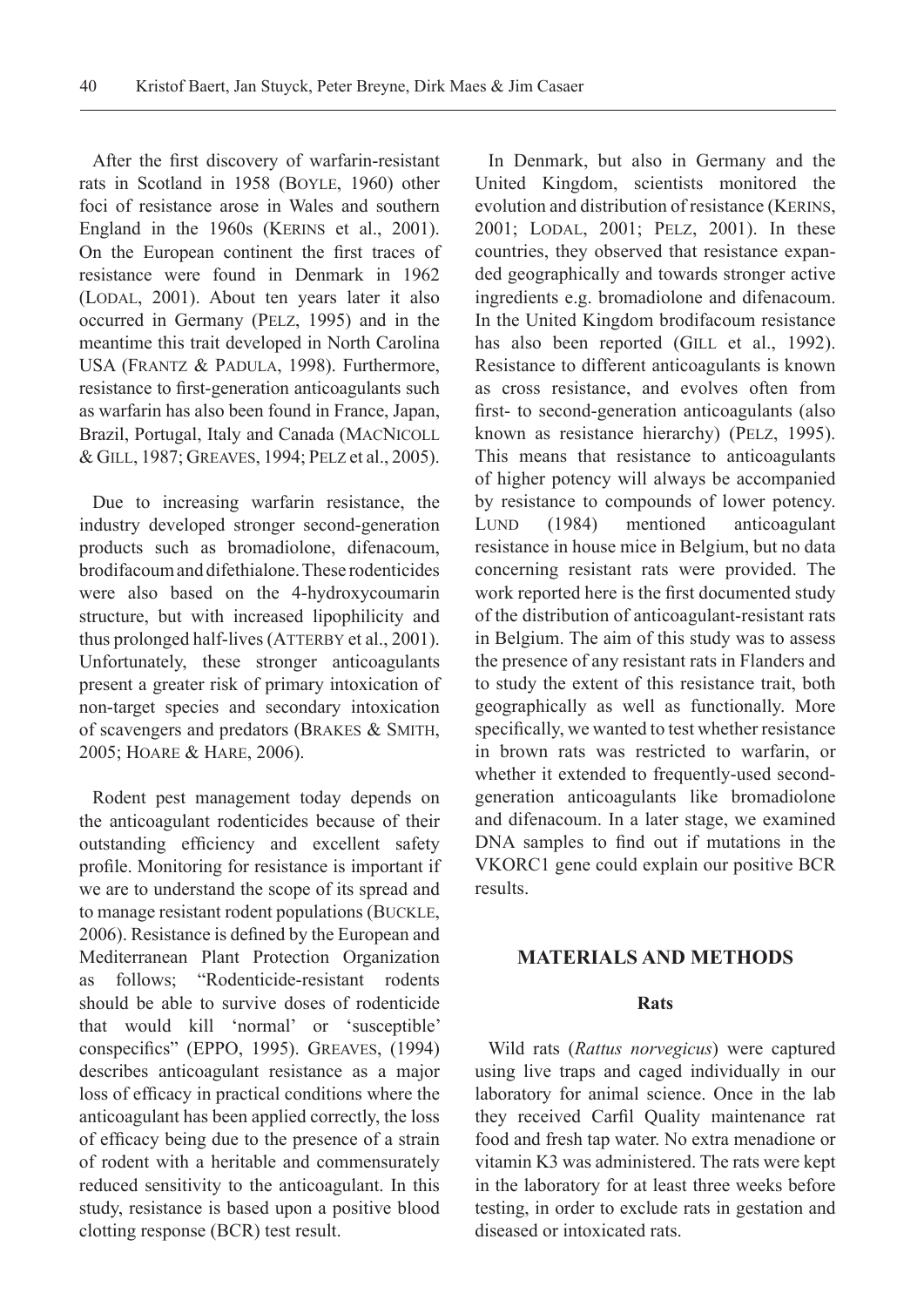The use of living rats in our study was approved by the local ethics committee of 'The Institute for Agricultural and Fisheries Research of the Flemish Government' and was in agreement with the legislation on laboratory animal science.

#### **Blood clotting response test**

To distinguish resistant from susceptible rats we applied a blood clotting response (BCR) test, involving the measurement of changes in coagulation time after the administration of a small dose of anticoagulant. For the detection of warfarin resistance, we used the BCR test described by Martin et al. (1979) and MacNicoll & Gill (1993). BCR tests for bromadiolone and difenacoum resistance were carried out according to GILL et al. (1993, 1994). Briefly, the rats received a solution of anticoagulant (2ml/kg) by oral gavage. The concentration used for warfarin and difenacoum was 0.25% (dose 5mg/kg). For bromadiolone, male and female rats were given a solution of 0.05% (dose 1mg/kg) and 0.12% (dose 2.4mg/ kg) respectively. After 24 hours for warfarin and 96 hours for bromadiolone and difenacoum, we took blood by means of a retro-orbital puncture and measured the prothrombin time (PT) (Coadata 501 coagulometer for whole blood, Helena capillary reagent rabbit brain thromboplastin). We converted the PT into the percentage coagulation activity (PCA) by means of a calibration curve based on a dilution series of a mixed blood sample of five Wistar rats for each sex. The cutoff point for warfarin resistance was a PCA of 17%, for bromadiolone and difenacoum this was a PCA of 10%. Warfarin-susceptible rats were euthanized after the experiment. Due to resistance hierarchy, we considered them as also bromadiolone and difenacoum susceptible. Warfarin-resistant rats were subsequently tested with bromadiolone and difenacoum. The minimum interval between warfarin and bromadiolone BCR tests was one week, while between bromadiolone and difenacoum tests it was six weeks. Anticoagulant administration and blood sampling were performed under isoflurane anaesthesia.

## **Genetic analysis**

Rat DNA was extracted from tissue samples (tail tip) with the Qiagen tissue kit (Qiagen). PCR amplification of part of exon 3 of the VKORC1 gene was performed using the primers and conditions described in Pelz et al. (2005). The presence of a mutation in individual samples was analysed by temperature gradient capillary electrophoresis (TGCE) (Chou et al., 2005) on a SCE9610 Genetic Analyzer (Spectrumedix Inc.) applying a 45-55 °C gradient with a ramp period of 24 minutes. Electropherograms were analysed with the Revelation 2.41 software (Spectrumedix). Samples showing a heteroduplex were considered as heterozygous mutants. Samples showing a homoduplex were further analyzed by mixing the test sample with a known homozygous wild type (WT) reference sample and repeating the TGCE analysis to distinguish between homozygous mutants and WT. In this way, homozygous WT animals could be discriminated from homozygous and heterozygous mutants.

Samples from animals carrying a mutation as revealed by TGCE were further analysed using an allele-specific amplification refractory mutation system (ARMS) PCR (Ye et al., 2001) for the presence of the Y139F mutation, which has been previously detected in Flanders (PELZ et al., 2005). As the mutation Y139F is different from the one published (Y139C), the original inner ARMS primers were slightly modified: F-primer: 5'-TGATTTCTGCATTGTTTGCATCACCAC GTT-3' and R-primer: 5'-CAACATCAGGCCC GCATTGATGGAAT-3'. Amplification products were analyzed by agarose gel electrophoresis.

Some of the samples that were negative in the ARMS PCR were sequenced and revealed the presence of the L120Q mutation (Pelz et al., 2005). For this mutation, a new ARMS PCR was developed with inner primers F: 5'-TGGTGTCTGTCGCTGGTTCTCTGTAGC A-3' and R: 5'-ATACAGGACAAAGAACAGG ATCCAGGGCA-3'.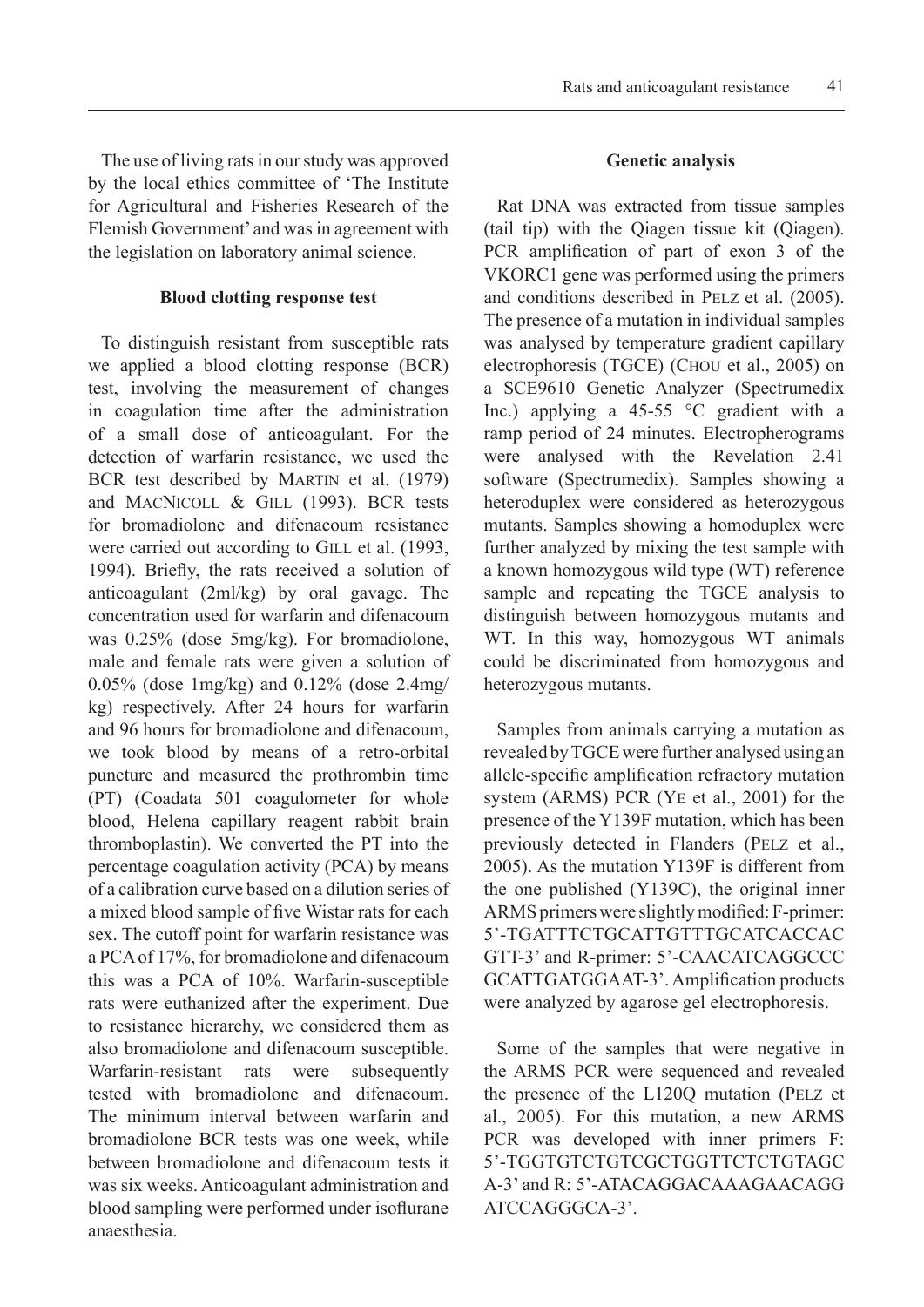For routine analysis, the forward inner primers of the mutations Y139F and L120Q were labelled with an FAM-dye and a NEDdye, respectively, and analysed simultaneously on the SCE9610 sequencer. Results were analysed with the Genospectrum v3.0.0 software (Spectrumedix).

#### **Statistical analysis**

We used a Log-Linear analysis to test, per river catchment, whether more rats than expected were resistant to warfarin and subsequently to bromadiolone. The analysis was based on the Fisher exact test and the level of significance was corrected for multiple testing (Table 1).

To measure the level of agreement between the BCR test and the genetic analysis we calculated kappa. Kappa expresses the proportion of agreement beyond chance and is only valuable when the results of both tests are not significantly different and the prevalence is between 0.2 and 0.8 (Dohoo et al., 2003).

#### **Results**

From 2003 to 2005 we tested 691 rats from different locations for warfarin resistance. Of these, 550 had a PCA less than 17% and 141 rats had a PCA above 17% and were respectively warfarin susceptible and resistant. Between the BCR tests for warfarin and bromadiolone resistance, 19 rats died. Consequently only 122 warfarin-resistant rats were tested with bromadiolone. Of these, 88 were also bromadiolone resistant. Between the bromadiolone and difenacoum BCR tests we lost 28 rats. Six bromadiolone resistant rats were also difenacoum resistant.

Because advances in genetic research on resistance took place after the onset of this study we were not able to test all our rats for mutations in VKORC1. We screened 26 susceptible and 93 resistant rats for the presence of a mutation in VKORC1. None of the 26 susceptibles carried a mutation in VKORC1 but

87 resistant rats did. Six rats that had a positive BCR result for warfarin resistance did not carry a mutation in VKORC1; their PCA varied between 17 and 27 %. All the bromadiolone and difenacoum resistant rats tested genetically carried a mutation. Two different mutations were found in exon 3. Mutation one showed an SNP in codon 139 where adenine was replaced by thymine (TAT-139-TTT), which resulted in a replacement of the amino acid tyrosine by phenylalanine in VKOR (Y139F). The second mutation was found in codon 120 where thymine was replaced by adenine (CTG-120-CAG) and the amino acid leucine was substituted by glutamine (L120Q).

The results of the BCR test and the mutation screening were not significantly different and the prevalence was between 0.2 and 0.8. With kappa=0.864, CI 95%: 0.758-0.969 higher than 0.8 both tests agreed almost perfectly (Dohoo et al., 2003).

The geographical distribution of resistant brown rats in Flanders was significantly different from random (Table 1, Fig. 1). We used the existing river catchments as geographical units. Anticoagulant resistance was found in three different regions. In the southeast region, which corresponds to the Demer river catchment, 26 rats were resistant to warfarin. Only four of these rats were bromadiolone resistant, resulting in significantly less bromadiolone resistance than expected (Table 1). One rat was also difenacoum resistant. Between bromadiolone and difenacoum BCR tests there was a significantly higher loss of rats; 14 out of 25 rats compared to 14 out of 97 rats for the other regions. All 26 warfarinresistant rats were tested genetically and carried mutation L120Q.

In the west and in the east of Flanders, we saw that the majority of the warfarin resistant rats (91%) were also resistant to bromadiolone. Five of these bromadiolone resistant rats were resistant to difenacoum. The rats in this region carried mutation Y139F. In the central part the resistance trait was absent.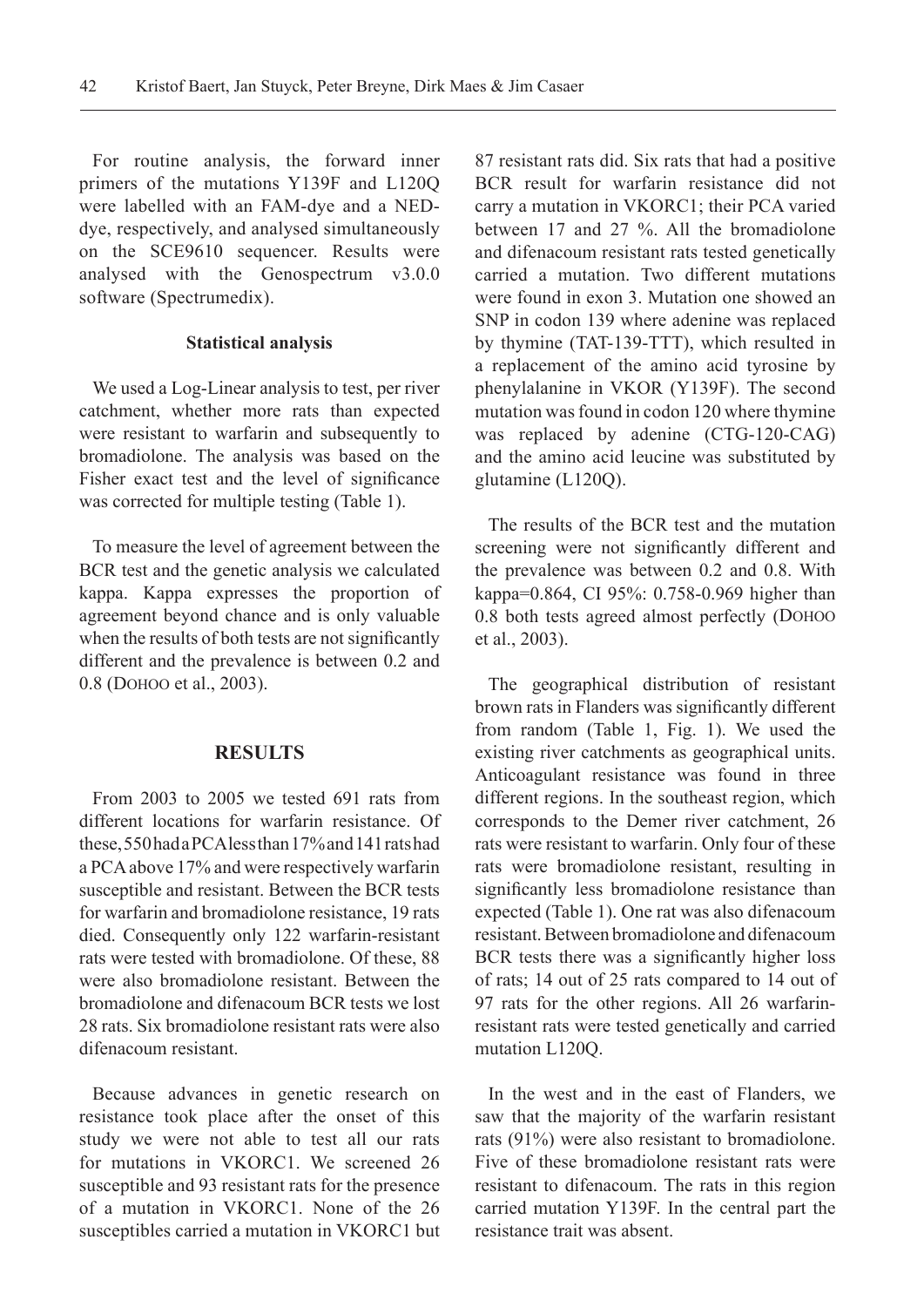#### TABLE 1

Warfarin- and bromadiolone-resistant rats (by BCR test) per river catchment. 691 rats were tested with warfarin, of which 141 were warfarin resistant. Of these rats 122 animals were also tested with bromadiolone. The geographical distribution of warfarin- and bromadiolone-resistant brown rats in Flanders was significantly different from random. WS: warfarin susceptible, WR: warfarin resistant, BS: bromadiolone susceptible, BR: bromadiolone resistant, level: level of significance based on Fisher exact and corrected for multiple testing.

| <b>RIVER CATCHMENT</b> | <b>WS</b> | <b>WR</b>      | level   | <b>BS</b>      | <b>BR</b>      | level   |
|------------------------|-----------|----------------|---------|----------------|----------------|---------|
| 1 Yser                 | 30        | 18             | ns      | 5              | 11             | ns      |
| 2 Bruges Polder        | 20        | 13             | ns      | $\Omega$       | 11             | ns      |
| 3 Ghent Canals         | 30        | $\overline{4}$ | ns      | $\overline{2}$ | $\overline{2}$ | ns      |
| 4 Lower Scheldt        | 145       | 6              | < 0.001 |                | 3              | ns      |
| 5 Leie                 | 47        | 32             | < 0.001 | $\overline{4}$ | 24             | ns      |
| 6 Upper Scheldt        | $\Omega$  | $\overline{2}$ | ns      | $\Omega$       |                | ns      |
| 7 Dender               | 81        |                | < 0.001 | $\Omega$       |                | ns      |
| 8 Dijle                | 38        | $\Omega$       | < 0.01  | $\Omega$       |                | ns      |
| 9 Demer                | 61        | 26             | ns      | 21             | 4              | < 0.001 |
| 10 Nete                | 49        | $\theta$       | < 0.001 | $\Omega$       | $\Omega$       | ns      |
| 11 Meuse Antwerp       | 7         | $\Omega$       | ns      | $\Omega$       |                | ns      |
| 12 Meuse Limburg       | 42        | 39             | < 0.001 |                | 31             | < 0.01  |
| total                  | 550       | 141            |         | 34             | 88             |         |
|                        |           |                |         |                |                |         |



Fig. 1. − Three different areas with resistance were found in Flanders. In the west and east these areas were characterised by bromadiolone resistance (full line) and linked to mutation Y139F in VKORC1. In the south-east the area was characterised by warfarin resistance (broken line) and the presence of mutation L120Q. The grey dots represent locations where only susceptible rats were found. The black dots stand for locations where at least one resistant rat was caught. The numbers correspond with the river catchments in Table 1.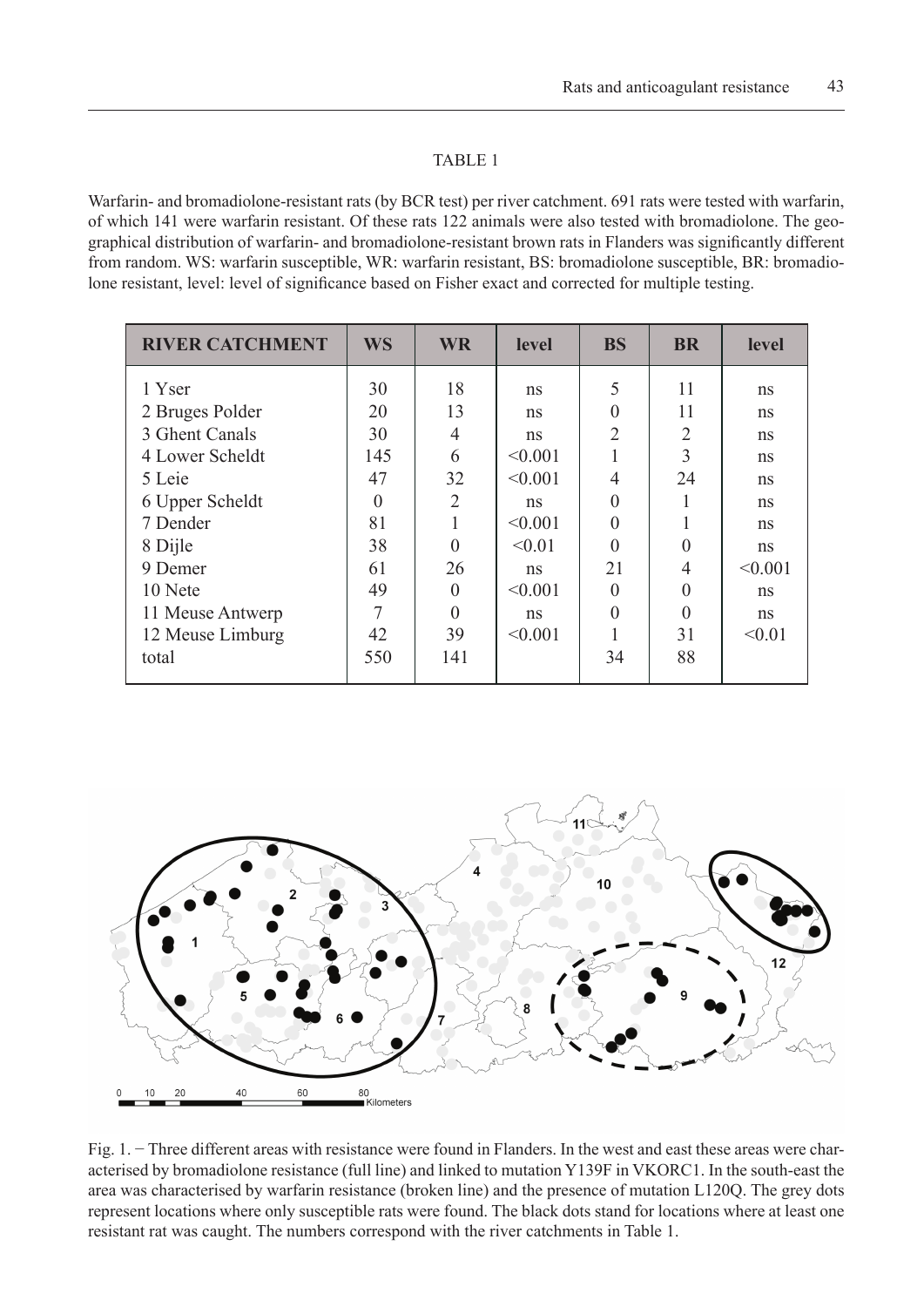## **Discussion**

This study shows that resistance to anticoagulants also occurs in Flanders, with a clear distribution pattern caused by a different genetic background and resistance to different coumarins. In a small region such as Flanders, which is one of the most densely populated and urbanised areas in Europe (EEA 2007) and is characterized by a large amount of traffic along roads and watercourses enhancing rat migration, we expected less regional variation in anticoagulant resistance. We know that brown rats are widespread (STUYCK, 2003) and the availability and use of different types of anticoagulant rodenticides does not differ much between localities. Therefore we believe that neither increased rodent control intensity, due to higher rat densities, nor different use of poisons, is responsible for the different levels of resistance. Similarly, we can not explain the lack of resistance in the central part of Flanders; in Upper-Scheldt, Dender, Dijle and Nete river catchments, significantly fewer than expected resistant rats were recorded (Table 1). Data from other countries such as Denmark, Germany and the United Kingdom has shown that anticoagulant resistance expands (KERINS, 2001; LODAL, 2001; PELZ, 2001), both geographically and functionally, from first to second generation rodenticides. The situation observed in Flanders provides a unique opportunity to follow the trend of resistance in a resistance-free area, surrounded by areas with resistant rats.

In the west and east of Flanders, we found warfarin-resistant rats, most of which were also bromadiolone resistant. Only a few of these bromadiolone resistant rats were difenacoum resistant and this to a lesser degree than to bromadiolone. Therefore we believe that the resistance hierarchy in both areas was as follows: warfarin  $\leq$  bromadiolone  $\leq$  difenacoum. The same hierarchy pattern was previously found in Denmark and Germany (Pelz et al., 1995). The rats in these regions of Flanders carried mutation Y139F. This mutation is common in France where it also confers resistance to bromadiolone

(Grandemange et al., 2009). More recently it was also found in Korea and in the UK (ROST) et al., 2009; PRESCOTT et al., 2011), the latter in a place where applications of the anticoagulant rodenticide bromadiolone had been unsuccessful. The situation in France as well as in the UK is consistent with our findings.

In the Demer river catchment, the majority of the resistant rats were resistant only to warfarin, with only a few rats also testing bromadiolone resistant. Compared to other river catchments this difference was significant (Table 1). Additionally, the bromadiolone-resistant rats showed a BCR test result for bromadiolone close to the cutoff point, indicating a very low degree of resistance. We also noticed a major loss of rats between the bromadiolone and difenacoum BCR tests. Such a high mortality after a BCR test is exceptional as the doses used in these tests are considered as non-lethal (GILL et al., 1993). This observed mortality confirmed the presence of fewer bromadiolone resistant rats and resulted in a possible underestimation of difenacoum resistance. Moreover, the only difenacoumresistant rat caught in the Demer river catchment showed a higher level of difenacoum resistance than bromadiolone resistance. The much lower degree of bromadiolone resistance and a possibly different resistance hierarchy, can be explained by the presence of another resistant strain in the Demer river catchment. All the resistant rats in the Demer carried mutation L120Q, a mutation initially found in the Berkshire and Hampshire strain in the UK (Pelz et al., 2005), and later, also in France (GRANDEMANGE et al., 2010). These strains in the UK are known for their difenacoum resistance (GILL et al., 1993), but in our study this mutation's contribution to anticoagulant resistance is mainly restricted to the first generation rodenticide, warfarin.

At the beginning of this study, we chose to work with BCR tests to evaluate anticoagulant resistance in Flanders. At that time, it was probably the best solution as the BCR tests then had replaced feeding tests for reasons of accuracy and animal welfare (KERINS et al.,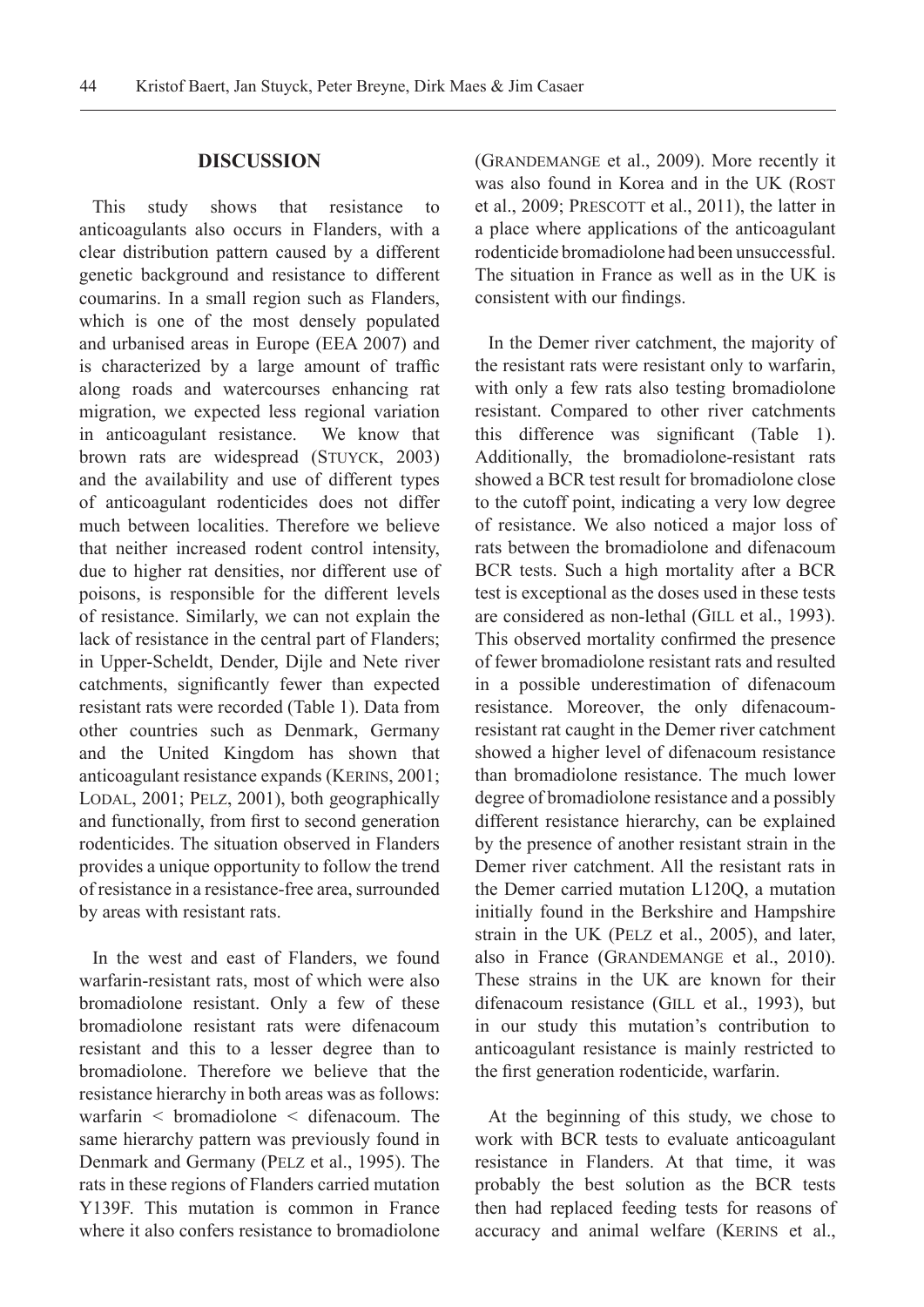2001). Nowadays, often only genetic tests are used to evaluate the presence of resistance. It is not clear how closely positive BCR test results correlate with the definition of Greaves (1994), which emphasises major loss of efficacy of the rodenticide in practical conditions. Although BCR tests provide no direct indication of the practical impact of the resistance observed (Buckle, 1994b), we now know that a positive BCR result has a high, positive predictive value for the presence of an SNP in the VKORC1 gene (Pelz et al., 2005), which certainly contributes to resistance. To assess the practical implications of anticoagulant resistance on rodent control using the BCR test, it is possible to work with a resistance factor based on the multiple of the discriminating dose as suggested by PRESCOTT et al. (2007). In our opinion, the major advantage of a BCR test remains the fact that it measures the effect caused by the rodenticide itself apart from the resistance mechanisms behind it. This means that changes in pharmacodynamics or pharmacokinetics (Markussen et al., 2008) that differ from changes in VKORC1 will also be detected. A disadvantage of the BCR test is that rats trapped in the wild could bias the BCR test result because of an earlier bait uptake in the field. Indeed, the half-life of second-generation anticoagulants in the liver can extend to 300 days (EPA 2007). The same bias also plays a role with subsequent testing of different compounds in the lab. At the beginning of our study, we found that an interval of three weeks between the bromadiolone and difenacoum BCR tests was not enough to normalise the PT within its normal range. As a result, we extended the interval up to six weeks for all the following tests to normalize the PT. However, this still did not guarantee the absence of any negative effects on the difenacoum BCR result. For these reasons, we believe that it is better not to test rats with more than one second generation anticoagulant, as this can lead to an underestimation of the resistance level. But more importantly, BCR tests should be part of each resistance screening as they indicate resistance independent of the mechanism behind it.

The BCR tests we used were based on the

methods described by MARTIN et al. (1979), MACNICOLL & GILL (1993) and GILL et al. (1993, 1994). It was PRESCOTT et al. (2007) who re-evaluated these BCR tests and designed the standardised BCR (SBCR) test. This is a sensitive method designed to detect the slightest form of anticoagulant resistance. The discriminating dose was determined by using a group of susceptible rats. To predict the likely impact on field control, a resistance factor based on the multiple of the discriminating dose is used. The SBCR is based on the International Normalised Ratio (INR) and allows comparison of blood clotting data obtained by different thromboplastin reagents used in different labs. This is not possible with PCA values. As a consequence, the thresholds of PCA we used  $-17\%$  for warfarin and PCA, 10% for bromadiolon and difenacoum, corresponding with INR values of about 3.5 and 7 respectively – probably do not match the thresholds used in the original BCR tests. The usual threshold for the SBCR test is an INR value of 5, and the time between administration of the anticoagulant and the blood sampling is reduced for all anticoagulants to 24h.

For the detection of warfarin resistance we used a discriminating dose of 5mg/kg versus 3.02 mg/kg for male and 4.26 mg/kg for female rats used in the SBCR test. A higher discriminating dose together with a lower threshold means that we probably underestimated warfarin resistance compared to the SBCR test. A correction for the different threshold alone means that about 12% of the rats that we regarded as susceptible should have been resistant under the SBCR test. This rather small difference in result between the BCR and the SBRC tests can be explained by the variation in our results. About 75% of the warfarin resistant rats have a PCA>30% or INR<2 and about 88% of the susceptible rats have a PCA<12% or INR>5. This means that about 15% of the rats that we tested were in the range of INR  $2 - 5$ . For this minority of rats, it is not always possible to tell whether they are resistant or susceptible, an uncertainty which also exists when using the SBCR test, since the cut off for that test was arbitrarily defined (PRESCOTT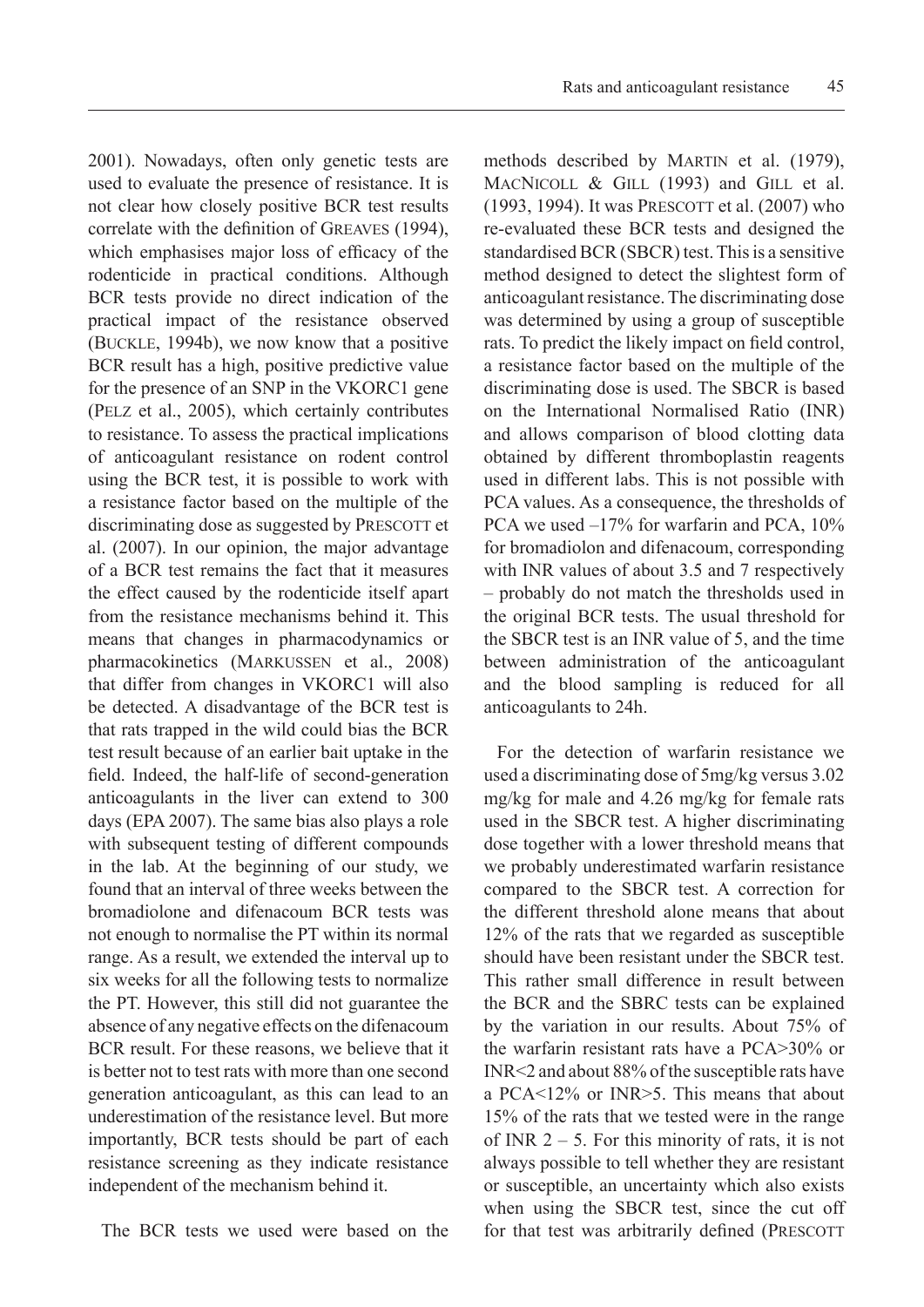et al., 2007). This again shows that resistance to anticoagulants is not clear-cut. Based on our and previous results (Pelz et al., 2005), it seems that mutations in VKORC1, resulting in changes in pharmacodynamics, contribute more clearly to anticoagulant resistance as illustrated by the high kappa value we found. Since the mutations in VKORC1 are probably responsible for the variation in blood clotting between the groups of resistant and susceptible rats, variation within the groups and overlap between the groups could then be explained by changes in metabolism or pharmacokinetics (Markussen et al., 2008).

Comparison of our results for bromadiolone and difenacoum resistance in the light of the SBCR is complex. The major advantage of second-generation anticoagulants in rodent control is their prolonged half-life, which is dependent on changes in clearance and apparent volume of distribution (BRECKENRIDGE et al., 1985). As a result, the plasma concentration and, therefore, also the effect of the rodenticide, remain higher for a longer period. In the SBCR, the interval between administration and blood sampling is reduced from 96h to 24h, to exclude changes in clotting time by pharmacokineticallybased effects (PRESCOTT et al., 2007). By shortening the interval, however, the beneficial effect of the prolonged half-life of secondgeneration anticoagulants is untested, as is its benefit in the context of anticoagulant resistance. Furthermore, there are indications that changes in pharmacokinetics affect anticoagulant resistance in brown rats (Markussen et al., 2008). For the same reason HEIBERG (2009) did not shorten the time interval of her BCR tests.

# **Conclusions**

In Flanders, the degree of resistance to different anticoagulants used in rodent control showed a clear geographical distribution and was linked to the presence of two different mutations in VKORC1. One strain of rats in the west and the east of Flanders was characterised by its resistance to warfarin and bromadiolone apparently related to mutation Y139F in VKORC1. Another strain located in the southeast, a region corresponding with the Demer river basin, was mainly warfarin-resistant. Here, resistance was linked to mutation L120Q. In both strains, the first signs of difenacoum resistance had appeared. The central part of Flanders did not reveal any resistant rats and no mutations in VKORC1 were found.

Our results show that resistance monitoring should be an essential part of adaptive rodent management when confronted with rodent control failure caused by anticoagulant resistance.

We suggest that future research should focus on resistance monitoring not only in the central area of Flanders, where this trait is currently lacking but also in the resistant areas where we could determine possible changes in resistance prevalence and hierarchy. The BCR test and the detection of mutation in VKORC1 resulted in a similar outcome for warfarin resistance. Despite their close agreement, a combination of genetic and (S)BRC tests should be used, especially for second generation anticoagulants and as long as some of the mechanisms causing anticoagulant resistance remain unclear.

# **Acknowledgements**

We are grateful to the department Operational Water Management of The Flemish Environment Agency (VMM) for providing the rats and their support. We also want to thank our INBO colleagues Tim Adriaens, Frank Husentruyt, Thomas Scheppers and Koen Van Den Berge for their valuable contribution to this manuscript, Sabrina Neyrinck and David Halfmaerten for the genetic analysis and Sebastien Pieters, Filip Berlengee and Bram Lens for their technical assistance in our laboratory. Special thanks go to Andrea Tongue for proofreading the manuscript.

# **References**

Atterby H, Kelly MJ & MacNicoll AD (2001). Difenacoum resistance in rats is not a conse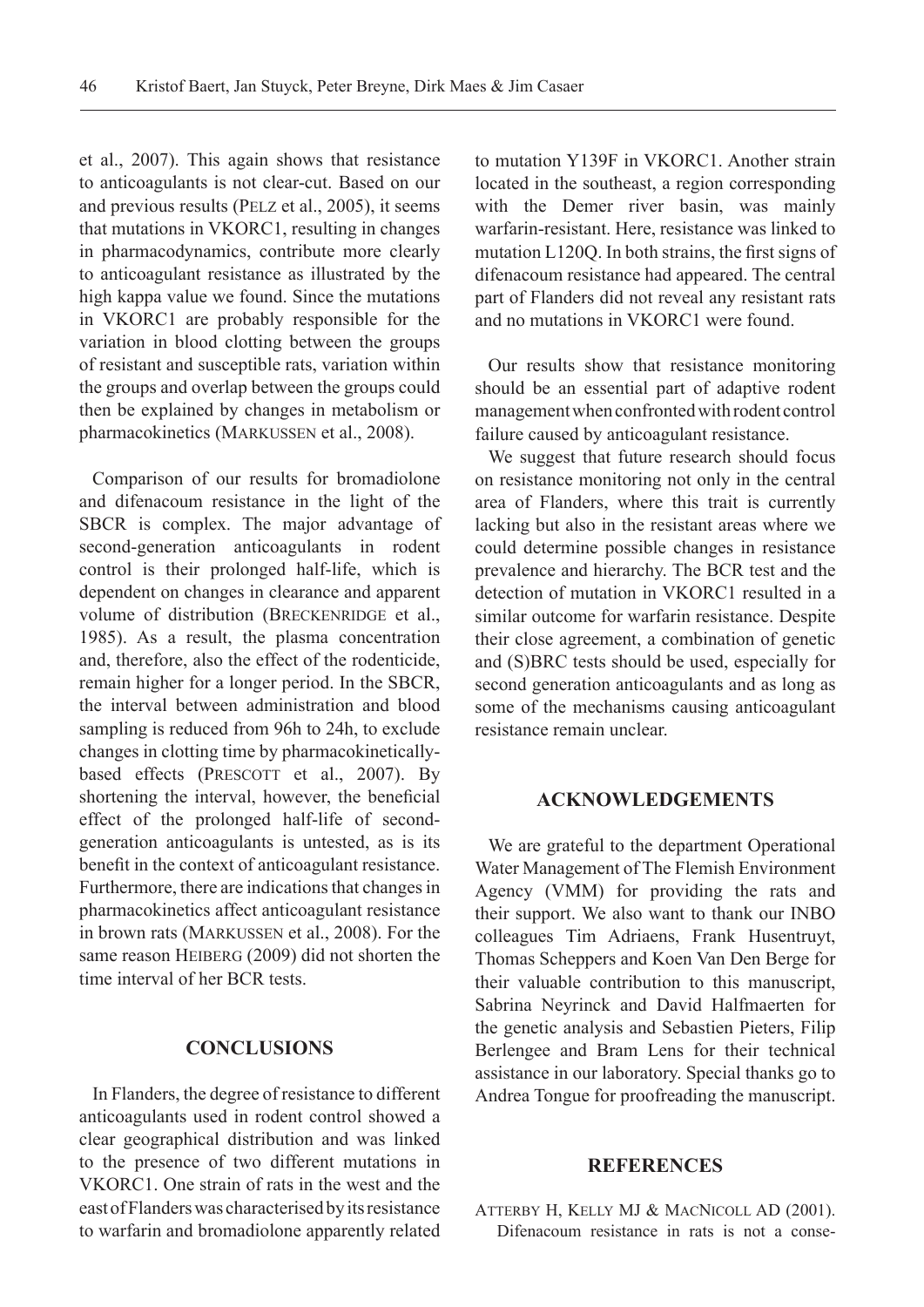quence of increased metabolism and excretion. In: Pelz HJ, Cowan DP & Feare CJ (Eds.), Advances in Vertebrate Pest Management, Filander Verlag, Fürth: 193-201.

- Breckenridge AM, Cholerton S, Hart JA, PARK BK  $&$  SCOTT AK (1985). A study of the relationship between the pharmacokinetics and the pharmacodynamics of the 4-hydroxycoumarin anticoagulants warfarin, difenacoum and brodifacoum in the rabbit. British Journal of Pharmacology, 84: 81-91.
- BOYLE CM (1960). Case of apparent resistance of *Rattus norvegicus* Berkenhout to anticoagulant poisons. Nature, 188: 517.
- BRAKES CR & SMITH RH (2005). Exposure of nontarget small mammals to rodenticides: short-term effects, recovery and implications for secondary poisoning. Journal of Applied Ecology, 42: 118- 128.
- Buckle AP (1994a). Rodent control methods: chemical. In: BUCKLE AP & SMITH RH (eds), Rodent Pests and Their Control, CAB International, Wallingford: 127-160.
- Buckle AP (1994b). Resistance to the first and second generation anticoagulant rodenticides a new perspective. Proceedings Vertebrate Pest Conference, 16: 138–144.
- Buckle AP (2006). The Current status of anticoagulant resistance in rodents, resistance monitoring and management strategies. Forum for Sustainable Management of Disease Vectors. Beijing 21-23 April 2006.
- CHOU LS, GEDGE F  $&$  LYON E (2005). Complete Gene Scanning by Temperature Gradient Capillary Electrophoresis Using the Cystic Fibrosis Transmembrane Conductance Regulator Gene as a Model. Journal of Molecular Diagnostic, 7: 111–120.
- DOHOO I, MARTIN W & STRYHN H (2003). Veterinary epidemiologic research. AVC Inc. Charlottetown.
- EEA (2007). Halting the loss of biodiversity by 2010: proposal for a first set of indicators to monitor progress in Europe. Technical Report 11/2007. European Environment Agency.
- EPA (2007) Proposed risk mitigation decision for nine rodenticides. United States Environmental protection agency. Washington, D.C.
- EPPO (1995). Guideline for the Evaluation of Resistance to Plant Protection Products: Testing rodents for resistance to anticoagulant rodenticides. EPPO Bulletin, 25: 575-593.
- Frantz SC & Padula CM (1998). Warfarin resistance revisited. In: BAKER RO & CRABB AC (eds), Proceedings Eighteenth Vertebrate Pest Conference, Costa Mesa, California: 276-280.
- Gill JE, Kerins GM & MacNicoll AD (1992). Inheritance of low grade brodifacoum resistance in the Norway rat. Journal of Wildlife Management, 56: 809–816.
- Gill JE, Kerins GM, Langton SD & MacNicoll AD (1993). The development of a blood clotting response test for discriminating between difenacoum-resistant and susceptible Norway rats (*Rattus norvegicus*, Berk.). Comparative Biochemistry and Physiology, 104C: 29-36.
- Gill JE, Kerins GM, Langton SD & MacNicoll AD (1994). Blood-clotting response test for bromadiolone resistance in Norway rats. Journal of Wildlife Management, 58: 454-461.
- Grandemange A, Michael HK, Lasseur R, Longin-Sauvageon C, Berny P & Benoit E (2009). Consequences of the Y139F Vkorc1 mutation on resistance to AVKs: in-vivo investigation in a 7th generation of congenic Y139F strain of rats. Pharmacogenetics and Genomics, 19:742-750.
- GrandemangeA, Lasseur R, Longin-Sauvageon C, BENOIT E & BERNY P (2010). Distribution of VKORC1 single nucleotide polymorphism in wild Rattus norvegicus in France. Pest Management Science, 66: 270-276.
- Greaves JH (1994). Resistance to anticoagulant rodenticides. In: Buckle AP & Smith RH (Eds.), Rodent Pests and Their Control, CAB International, Wallingford: 127-160.
- Gratz N (2006). Vector- and Rodent-borne Diseases in Europe and North America. Cambridge University Press, New York.
- HEIBERG AC (2009). Anticoagulant resistance: a relevant issue in sewer rat (*Rattus norvegicus*) control? Pest Management Science, 65: 444-449.
- Heyman P, Baert K, Plyusnina A, Cochez C, Lundkvist A, Esbroeck M, Goossens E, Vandenvelde C, Plyusnin A & Stuyck J (2009). Serological and genetic evidence for the presence of Seoul hantavirus in *Rattus norvegicus* in Flanders, Belgium. Scandinavian Journal of Infectious Diseases, 41: 51-56.
- Hoare JM & Hare KM (2006). The impact of brodifacoum on non-target wildlife: gaps in knowledge. New Zealand Journal of Ecology, 30: 157-167.